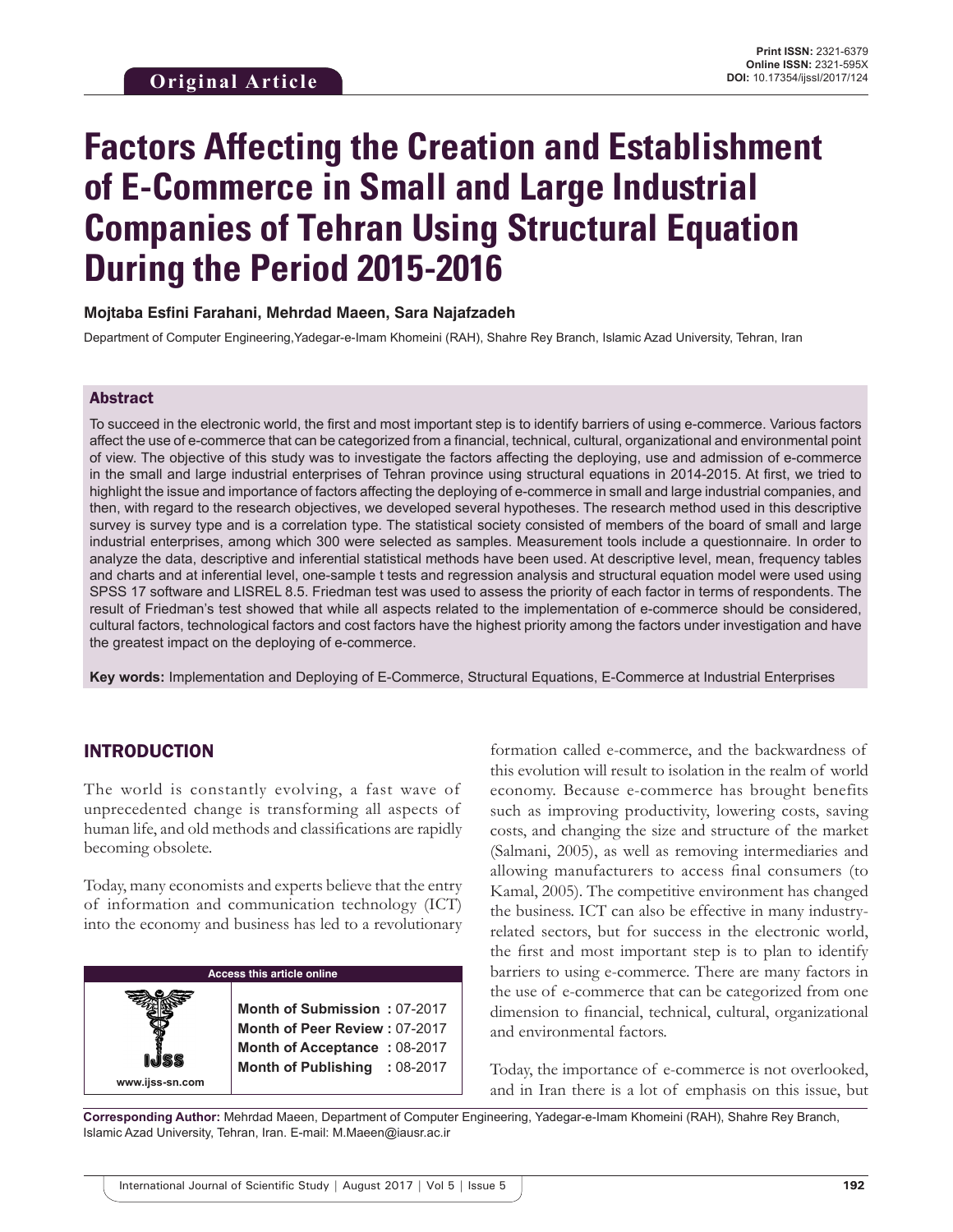in terms of the extent of enjoyment of this type of business in the global arena, it is not as satisfactory and the development of e-commerce in Iran with barriers and there are several challenges facing each other; therefore, it must strive to advance itself with other developed countries. (Ghorbani et al., 2009)

Considering the importance of e-commerce and understanding the benefits of its development by the authorities, the rules of the Third and Fourth Development Plans reflect the strategies and policies that are currently underway to develop e-commerce in Iran, we determined that the factors affecting the deploying, use and adoptation of E-commerce in the small and large industrial companies of Tehran province using structural equations in the period 2014-2015.

Since the US government was obliged to buy goods and services through e-commerce in 1993, traditional paper and trade in the world has declined further. According to the estimates, in traditional trade, about 7% of global trade value is spent only on the purchase and exchange of relevant documents. Estimates show that using e-commerce, instead of traditional paper-based methods, between 21% and 70% of savings in various business activities are achieved. (Baba Goli et al., 2009). Therefore, e-commerce is considered as a cost-cutting and facilitator of the national and regional business. The highest level of Internet income is related to Europe and the lowest income level is for Asian countries, which Iran is among these countries. A research site in this regard has announced Iranys online internet trades nearly 100 dollars in the past few years, while the basis for listing in the global trade list is one million dollars annually. E-commerce has created 8 million jobs around the world, most of which are in Canada, the United States and Australia. Iran, with 60% of the young people seeking employment, with about 2.5 million unemployed people, has been slow to educate and create jobs through the Internet (Baba Goli et al., 2009)

Among the advantages of e-commerce, there can be a lack of broker and dealership, reduced paperwork, reduced costs of mistakes, ease of access to markets, better customer analysis, increased employment and the expansion of new opportunities. The ability to deliver products and services globally and increase the company's competitive ability to reduce the time required for completion of trade transactions, especially the delivery time of the goods up to the receipt of the money. Considering the importance of e-commerce and the perceived benefits of its development by the authorities, the rules of the Third and Fourth Development Plans reflect the strategies and policies that are currently underway to develop e-commerce in Iran, we

sought to answer the question, how is electronic technology in the industry?

What are the factors affecting the deploying, use and admission of e-commerce in small and large industries?

E-commerce as a sub-sector of the information-based economy has had positive outcomes for countries. Though such consequences in different countries vary in degrees and depend on developed or developing societies. Developed countries have benefited greatly from the e-commerce due to their advancement in this field as well as having the appropriate infrastructure, and over time, they are developing new e-commerce capabilities and capabilities and gaining ever-increasing. Developing countries have also benefited greatly from the existing capacities as they have recognized the importance of information technology and especially e-commerce. Nevertheless, it is critical for both groups to be overlooked in all aspects of the arena (Mozhdehi et al., 2007). But for success in the electronic world, the first and most important step is to identify barriers of using e-commerce. Various factors affect the use of e-commerce that can be categorized from a financial, technical, cultural, organizational and environmental point of view. Nowadays, the importance of e-commerce is not overlooked, and in Iran, too much emphasis has been made on this issue, but there are several problems in terms of the extent of enjoyment of this kind of trade in the global arena there is not enough satisfaction and the development of e-commerce in Iran with barriers and challenges; therefore, we should try to advance ourselves to other developed countries. (Ghorbani et al., 2009)

Therefore, considering the importance of e-commerce and the perceived benefits of its development by the authorities, the rules of the fourth and fifth development plans reflect the strategies and policies that are currently underway to develop e-commerce in Iran. We have determined that the factors affecting the creation and deploying, use and admission of e-commerce in the small and large industrial companies of Tehran province during the 2014-2015 using AMOS software.

This study seeks to answer these questions:

- 1. How much do e-commerce factors affect e-commerce in small and large industrial companies?
- 2. How much do e-commerce management factors affect e-commerce in small and large industrial companies?
- 3. How much do e-business factors affect e-commerce in small and large industrial companies?
- 4. How much do e-commerce factors affect e-commerce in small and large industrial companies?
- 5. How do cultural factors affect e-commerce in small and large industrial companies?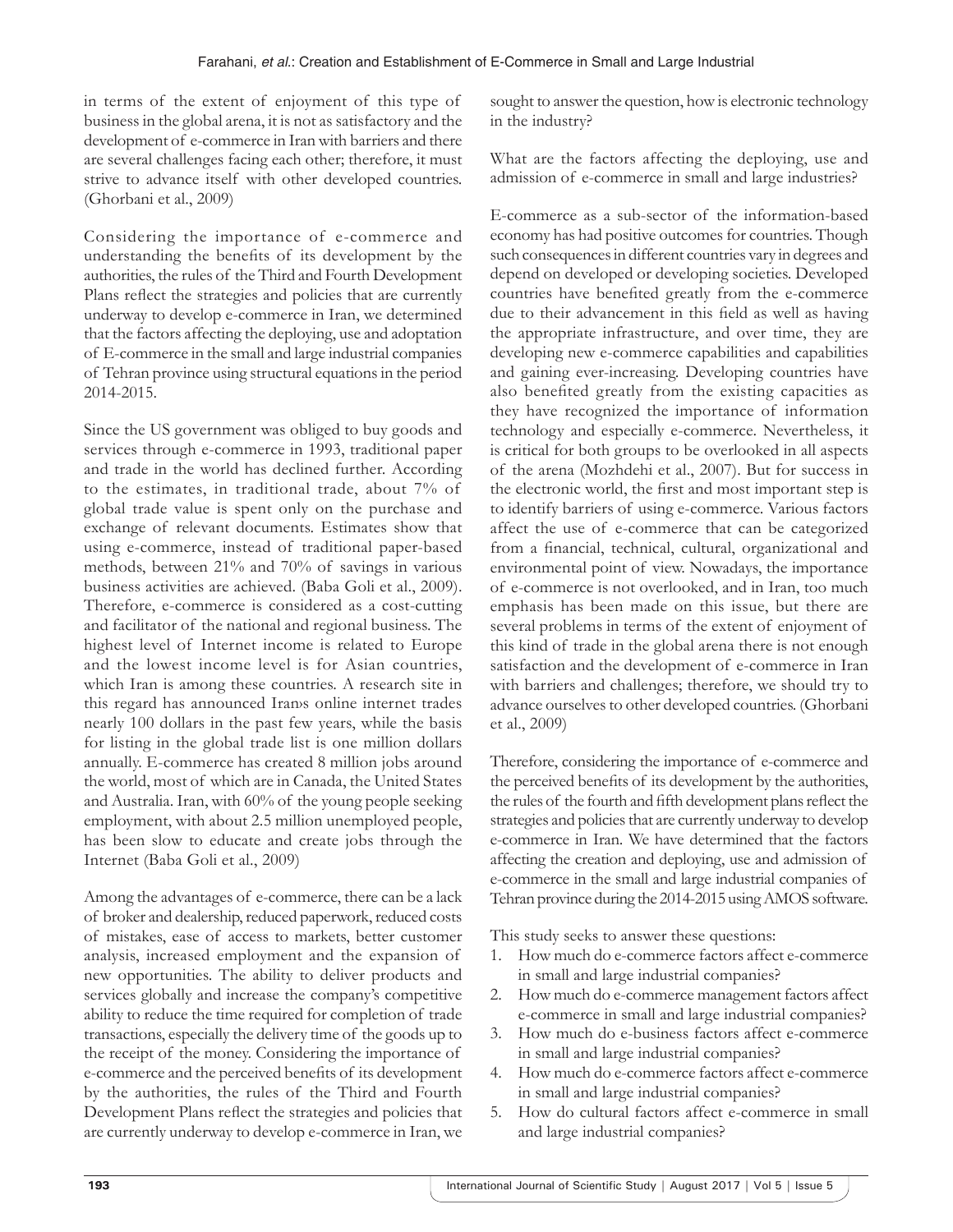- 6. How do eco-factors affect e-commerce in small and large industrial companies?
- 7. How much do e-commerce influences on e-commerce in small and large industrial companies?
- 8. What is the effect of managers' attitudes toward e-commerce on their desirability in small and large industrial companies?
- 9. What is the effect of of organizational readiness of small and large industrial companies on the desirability of e-commerce?

# CONCEPTUAL MODEL OF RESEARCH

All research studies are based on a conceptual framework that identifies the variables and relationships between them. A documentary on reviewing related subject literature and examining some of the proposed models for e-commerce use and development, we can say that seven factors are effective in developing and improving e-commerce, as presented below. These models include that seven organizational, managerial, technology, cost, cultural, environmental and market factors affect the deploying of e-commerce in Tehran's industrial companies, and, on the other hand, the deploying of e-commerce in both dimensions of organizational readiness and managers' attitudes towards the deploying of trade Electronics is being reviewed.

# RESEARCH METHODOLOGY

This research is in terms of the nature and purpose is applied and investigated the effective factors on the implementation of e-commerce in industrial companies of Tehran province. In terms of data collection method, this is a descriptive survey. A systematic data collection is done from the samples.

Also, this is a cross-section study for information gathering during 2014-2015. It is a type of field research in that it seeks to examine the effective variables of e-commerce in Tehran's industrial companies.



**Figure 1: Conceptual model of research**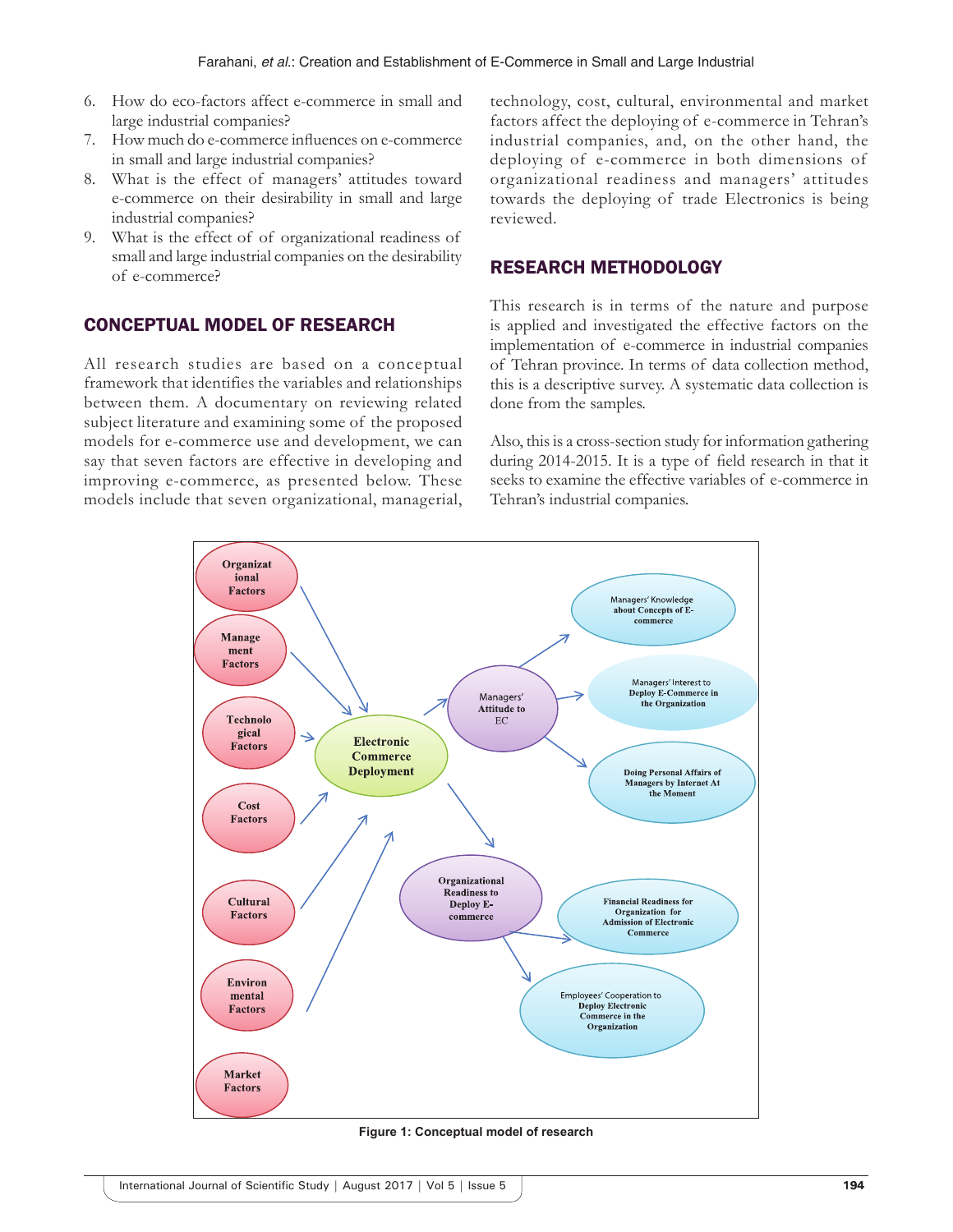The statistical population of the present study consisted of the managers of industrial and industrial companies operating in Tehran during 2014-2015.

In this study, based on the nature of the subject matter of the research, the statistical population of the study was simple random sampling method with proportional allocation.

# DATA COLLECTION METHOD

The data needed for this research are collected in two ways:

- A. Library method: In this method, books, dissertations, articles and databases are used to collect information about the subject literature and the research background.
- B. Field method: In this research, by designing a questionnaire and distributing it, a sample of information was collected about the subject.

#### **Reliability of the Questionnaire**

There are several methods for measuring reliability. In this research, Cronbach's alpha technique has been used to measure the reliability of the questionnaire.

The questionnaire consists of two sections of one sevendimensional and two-dimensional with 67 questions. The obtained alpha coefficient for each of the calculated values is more than 0.7, which indicates high reliability of the questionnaire.

#### **Validity of the Questionnaire**

There are different methods for checking the validity of the questionmaire, which uses credit assessment methods in this research.

# RESEARCH FINDINGS

#### **Descriptive Statistics**

#### *Duration of Activity of Company*

16.2% of the companies surveyed have less than five years of experience, 24.4% between five and ten years, 38.7% between eleven and fifteen years, and 20.7% have more than fifteen years of experience.

#### *Number of Employees*

The number of employees in the company, 69.7% of companies have fewer than fifty workers, and 22.6% between fifty-hundred and only 7.7 of the companies surveyed had more than 100 employees.

# *Gender of Respondents*

26.9% of respondents were women and 71.5% were men and 1.5% did not answer the questionnaire.

## *Work History of Respondents*

41.3% of respondents in the companies had have less than five years of work, 27.2% between five to ten years, 19.2% between eleven and fifteen years, 12.3% have more than 15 years work history.

## *The Education of Respondents*

2.3% of the respondents had the diploma and lower. 21.5% of them had associate degree, 58.5% had bachelor's degree, and 16.9% had masters degree and higher.

## *Respondents' Job Position*

14.6% of the respondents ranked senior managers, 33.8 middle managers, 16.2% of the company's top experts and 33.1% of the company's respondents.

# INFERENTIAL STATISTICS AND HYPOTHESES **TESTING**

## **Examining the First Hypothesis: Organizational Factors are Effective in Deploying E-Commerce**

Organizational factors are not effective in deploying e-commerce. H0: M≤3

Organizational factors are effective in deploying e-commerce. H1: M> 3

To test the above test, one-sample t-test was used which resulted in the table presented.

According to the table, the value of t obtained from the test is 74.88 and since this value is higher than the critical value of  $\pm$  1.96, then the assumption H0 is rejected and the H1 assumption is accepted at confidence level of 99% (Sig: 0.000). The average of the responses provided by the statistical sample about the impact of organizational factors on the deploying of e-commerce based on the Likert scale is 3.53 out of 5. If this average is generalized to the community, the average of responses will range from 3.43 to 3.62. Since the upper limit of this domain 3.6 is more than 3, it can be argued that organizational factors are effective in deploying e-commerce. Therefore, according to the results obtained from the table, our assumption is confirmed at the level of three stars (the significance level of 0.000).

# **Examining the Second Hypothesis: Managment Factors are Effective in Deploying E-commerce**

Management factors are not effective in deploying e-commerce. H0: M≤3

Management factors are effective in deploying e-commerce.  $H1: M > 3$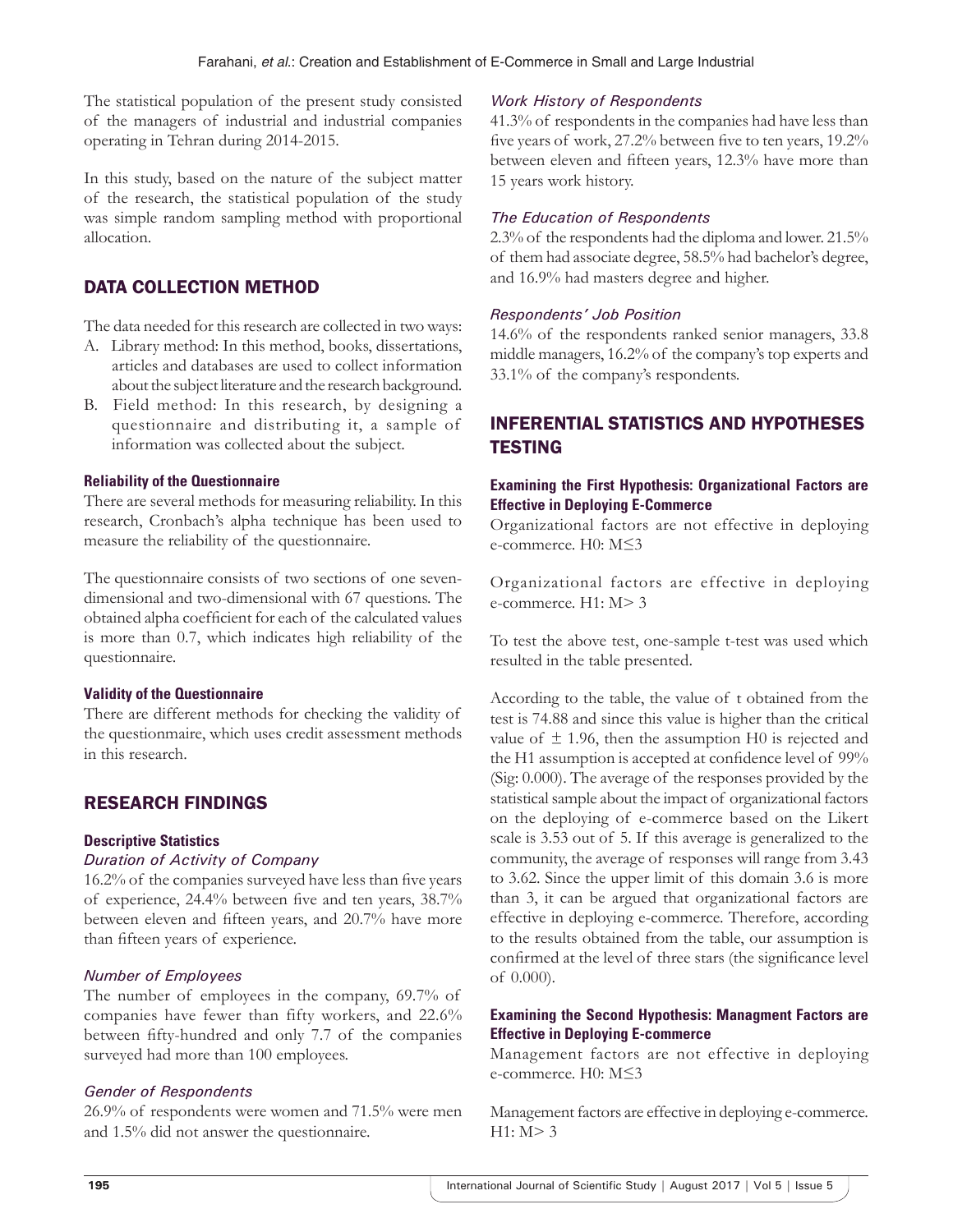To test the above test, one-sample t-test was used which resulted in the table presented.

Based on the table, the value of t obtained from the test is 49.389 and since this value is higher than the critical value of  $\pm$  1.96, then the assumption H0 is rejected and the H1 assumption is accepted at confidence level of 99% (Sig: 0.000). The average of the responses provided by the statistical sample about the impact of management factors on the deploying of e-commerce based on the Likert spectrum is 3.31 out of 5. If this average is generalized to the community, the average of responses will be in the range of 3.18 to 3.45. Since the upper limit of this domain is 3.4 is more than 3, it can be argued that managerial factors are effective in deploying e-commerce. Therefore, according to the results obtained from the table, our assumption is confirmed at the level of three stars (the significance level of 0.000).

## **Examining the Third Hypothesis: Technological Factors are Effective in Deploying E-commerce**

Technological factors are not effective in deploying e-commerce. H0: M≤3

Technological factors are effective in deploying e-commerce.  $H1: M > 3$ 

To test the above test, one-sample t-test was used which resulted in the table presented.

Based on the table, the value of t obtained from the test is 45.98 and since this value is higher than the critical value of  $\pm$  1.96, then the assumption H0 is rejected and the H1 assumption is accepted at confidence level of 99% (Sig: 0.000). mThe average of the responses provided by the statistical sample about the impact of management factors on the deploying of e-commerce is based on Likert's 3.60 out of 5 spectrum. If this average is generalized to the community, the average of responses will range from 3.45 to 3.76. mSince the upper limit of this domain is 3.7 more than the number 3, it can be argued that the technological factors affect the deploying of e-commerce. Therefore, according to the results obtained from the table, our assumption is confirmed at the level of three stars (the significance level of 0.000).

## **Examining the Fourth Hypothesis: Cost Factors are Effective in Deploying E-commerce**

Cost factors are not effective in deploying e-commerce. H0: M≤3

Cost factors are effective in deploying e-commerce. H1:  $M > 3$ 

# **Table 1: Result of one‑sample T‑test to investigate the effect of organizational factors on deploying E‑commerce**

| At confidence level of 95%                                      | Test value=0 |                                                  |       |         |                            |                |  |
|-----------------------------------------------------------------|--------------|--------------------------------------------------|-------|---------|----------------------------|----------------|--|
|                                                                 |              | T value Freedom degree Significant level Average |       |         | At confidence level of 95% |                |  |
|                                                                 |              |                                                  |       |         | <b>Maximum</b>             | <b>Minimum</b> |  |
| The effect of organizational factors on deploying<br>E-commerce | 74.866       | 296                                              | 0.000 | 3.53221 | 3.6256                     | 3.4388         |  |

# **Table 2: Result of one‑sample T‑test to investigate the effect of management factors on deploying E‑commerce**

| At confidence level of 95%                                  | Test value=0 |                                                  |       |         |                            |                |  |
|-------------------------------------------------------------|--------------|--------------------------------------------------|-------|---------|----------------------------|----------------|--|
|                                                             |              | T value Freedom degree Significant level Average |       |         | At confidence level of 95% |                |  |
|                                                             |              |                                                  |       |         | <b>Maximum</b>             | <b>Minimum</b> |  |
| The effect of management factors on deploying<br>E-commerce | 49.389       | 297                                              | 0.000 | 3.31746 | 3.4504                     | 3.1845         |  |
| Resource: Data of research                                  |              |                                                  |       |         |                            |                |  |

# **Table 3: Result of one‑sample T‑test to investigate the effect of technological factors on deploying E‑commerce**

| At confidence level of 95%                                     | Test value=0 |                        |                   |         |                            |                |  |
|----------------------------------------------------------------|--------------|------------------------|-------------------|---------|----------------------------|----------------|--|
|                                                                |              | T value Freedom degree | Significant level | Average | At confidence level of 95% |                |  |
|                                                                |              |                        |                   |         | <b>Maximum</b>             | <b>Minimum</b> |  |
| The effect of technological factors on deploying<br>E-commerce | 45.98        | 298                    | 0.000             | 3.6051  | 3.7609                     | 3.45           |  |
| Resource: Data of research                                     |              |                        |                   |         |                            |                |  |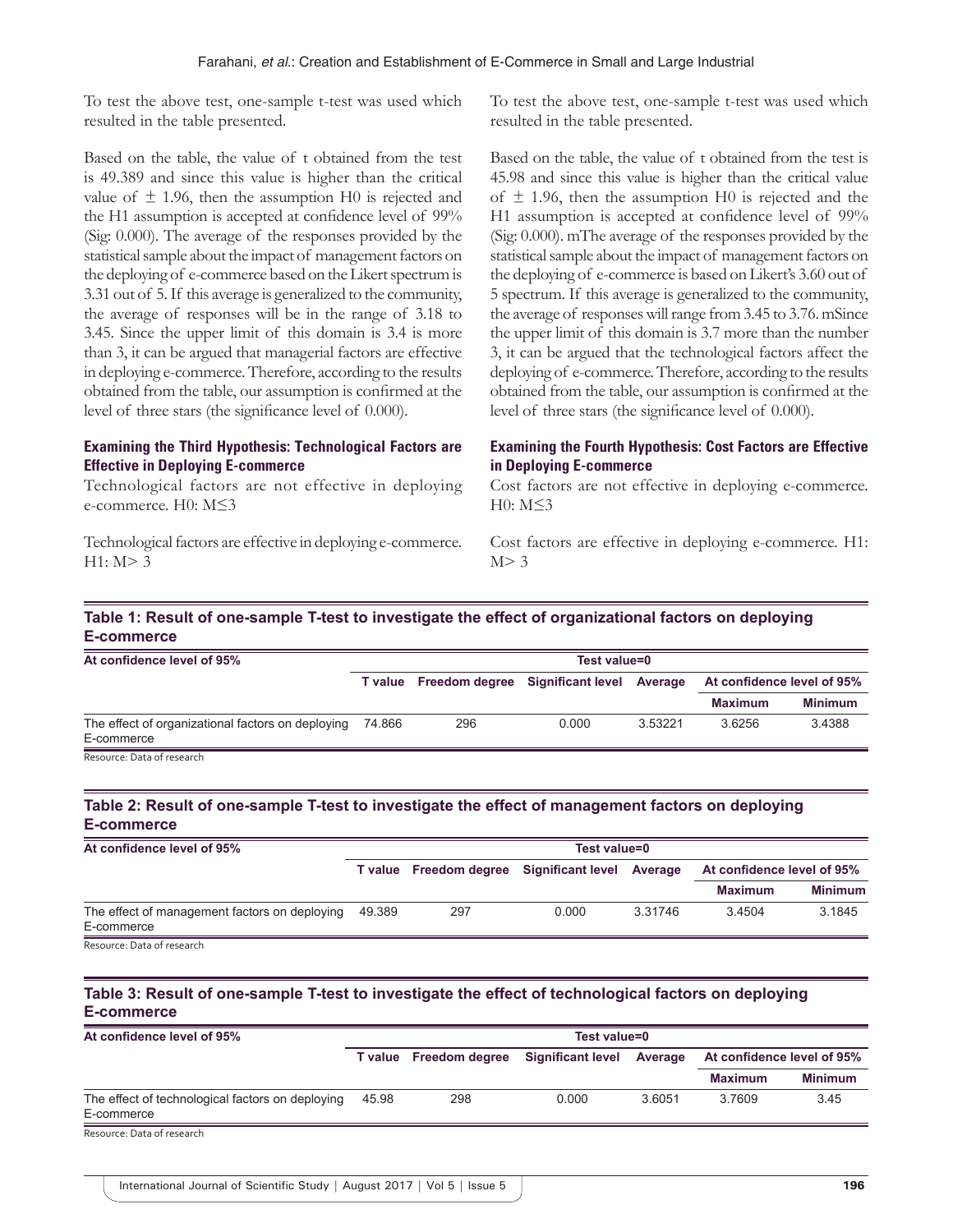To test the above test, one-sample t-test was used which resulted in the table presented.

According to the table, the value of t obtained from the test is 50.319 and because this value is higher than the critical value of  $\pm$  1.96, then the assumption H0 is rejected and the H1 assumption is accepted at confidence level of 99% (Sig: 0.000). The average of the responses provided by the statistical sample about the impact of cost factors on the deploying of e-commerce based on the Likert spectrum is 3.45 out of 5. If this average is generalized to the community, the average of responses will range from 3.32 to 3.59. Since the upper limit of this domain is 3.7 more than the number 3, it can be argued that cost factors are effective in deploying e-commerce. Therefore, according to the results obtained from the table, our assumption is confirmed at the level of three stars (the significance level of 0.000).

# **Examining the Fifth Hypothesis: Cultural Factors are Effective in Eeploying E-commerce**

Cultural factors are not effective in deploying e-commerce. H0: M≤3

Cultural factors are effective in deploying e-commerce.  $H1: M > 3$ 

To test the above test, one-sample t-test was used which resulted in the table presented.

According to the table, the value of t obtained from the test is 58.048 and since this value is higher than the critical value of  $\pm$  1.96, then the assumption H0 is rejected and the H1 assumption is accepted at confidence level of 99% (Sig: 0.000). The average of the responses provided by the statistical sample to the impact of cultural factors on the deploying of e-commerce based on the Likert spectrum is 3.18 out of 5. If this average is generalized to the community, the average of responses will be in the range of 3.072 to 3.28. Since the upper limit of this domain is 3.289 more than the number 3, it can be argued that cultural factors are effective in deploying e-commerce. Therefore, according to the results obtained from the table, our assumption is confirmed at the level of three stars (the significance level of 0.000).

# **Examining the Sixth Hypothesis: Research: Environmental Factors are Effective in Deploying E-commerce**

Environmental factors are not effective in deploying e-commerce. H0: M≤3

Environmental factors are effective in deploying e-commerce. H1: M> 3

| Table 4: Result of one-sample T-test to investigate the effect of cost factors on deploying E-commerce |                |                       |                          |         |                            |                |  |  |  |
|--------------------------------------------------------------------------------------------------------|----------------|-----------------------|--------------------------|---------|----------------------------|----------------|--|--|--|
| At confidence level of 95%                                                                             | Test value=0   |                       |                          |         |                            |                |  |  |  |
|                                                                                                        | <b>T</b> value | <b>Freedom degree</b> | <b>Significant level</b> | Average | At confidence level of 95% |                |  |  |  |
|                                                                                                        |                |                       |                          |         | <b>Maximum</b>             | <b>Minimum</b> |  |  |  |
| The effect of cost factors on deploying<br>E-commerce                                                  | 50.319         | 296                   | 0.000                    | 34576   | 3.5936                     | 3.3216         |  |  |  |

Resource: Data of research

# **Table 5: Result of one‑sample T‑test to investigate the effect of cultural factors on deploying E‑commerce**

| At confidence level of 95%                  | Test value=0 |                       |                          |         |                            |                |  |  |
|---------------------------------------------|--------------|-----------------------|--------------------------|---------|----------------------------|----------------|--|--|
|                                             | T value      | <b>Freedom degree</b> | <b>Significant level</b> | Average | At confidence level of 95% |                |  |  |
|                                             |              |                       |                          |         | <b>Maximum</b>             | <b>Minimum</b> |  |  |
| The effect of cultural factors on deploying | 58.048       | 296                   | 0.000                    | 3.18133 | 3.2898                     | 3.0729         |  |  |
| E-commerce                                  |              |                       |                          |         |                            |                |  |  |
| Resource: Data of research                  |              |                       |                          |         |                            |                |  |  |

# **Table 6: Result of one‑sample T‑test to investigate the effect of environmental factors on deploying E‑commerce**

| At confidence level of 95%                                     | Test value=0 |                                          |       |        |                |                            |  |
|----------------------------------------------------------------|--------------|------------------------------------------|-------|--------|----------------|----------------------------|--|
|                                                                | T value      | Freedom degree Significant level Average |       |        |                | At confidence level of 95% |  |
|                                                                |              |                                          |       |        | <b>Maximum</b> | <b>Minimum</b>             |  |
| The effect of environmental factors on deploying<br>E-commerce | 46.602       | 298                                      | 0.000 | 3.2222 | 3.3591         | 3.0845                     |  |
| Bocourco, Data of rocoarch                                     |              |                                          |       |        |                |                            |  |

ource: Data of research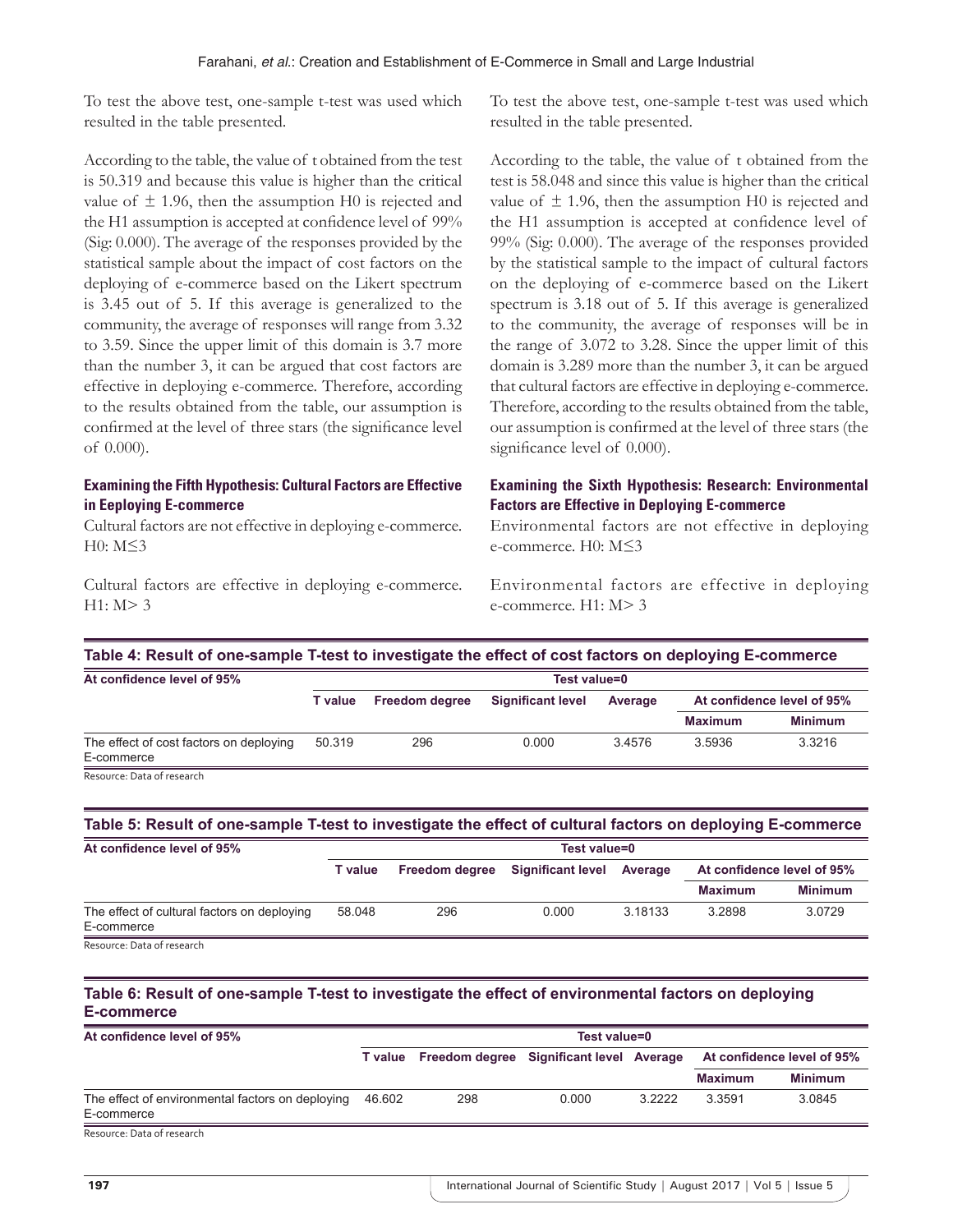| Table 7: Result of one-sample T-test to investigate the effect of market factors on deploying E-commerce |                       |                          |         |                            |                |  |  |  |  |
|----------------------------------------------------------------------------------------------------------|-----------------------|--------------------------|---------|----------------------------|----------------|--|--|--|--|
| Test value=0                                                                                             |                       |                          |         |                            |                |  |  |  |  |
| T value                                                                                                  | <b>Freedom dearee</b> | <b>Significant level</b> | Average | At confidence level of 95% |                |  |  |  |  |
|                                                                                                          |                       |                          |         | <b>Maximum</b>             | <b>Minimum</b> |  |  |  |  |
| 55.510                                                                                                   | 298                   | 0.000                    | 34389   | 3.5616                     | 3.3163         |  |  |  |  |
|                                                                                                          |                       |                          |         |                            |                |  |  |  |  |

Resource: Data of Research

To test the above test, one-sample t-test was used which resulted in the table presented.

According to the table, the value of t obtained from the test is 46.602 and since this value is higher than the critical value of  $\pm$  1.96, then the assumption H0 is rejected and the H1 assumption is accepted at confidence level of 99% (Sig: 0.000). The average of the responses provided by the statistical sample on the impact of environmental factors on the deploying of e-commerce based on the Likert spectrum is 3.22 out of 5. If this average is generalized to the community, the average of responses will be in the range of 3.0854 to 3.359. Since the upper limit of this domain is 3.35 more than the number 3, it can be argued that environmental factors have an impact on the deploying of e-commerce. Therefore, according to the results obtained from the table, our assumption is confirmed at the level of three stars (the significance level of 0.000).

## **Examining the Seventh Hypothesis: Market Factors are Effective in the Deploying E-commerce**

Market factors are not effective in deploying e-commerce. H0: M≤3

Market factors are effective in deploying e-commerce.  $H1: M > 3$ 

To test the above test, one-sample t-test was used. The result is presented in tabular form.

According to the table, the value of t obtained from the test is 55.510 and because this value is higher than the critical value of  $\pm$  1.96, then the H0 is rejected and the H1 is accepted at confidence level of 99% (Sig: 0.000).

Investigating The Hypothesis Of Determining The Effect Of Managers' Attitude on E-Commerce on The Desirability Of E-Commerce at TehranIndustrial Companies.

Regarding the results of fitting the structural equation model in the following diagram, the effect of managers 'attitude toward e-commerce in desirable e-commerce deploying is 0.92, which shows the high effect of managers' attitude on the desirability of e-commerce in industrial companies of Tehran province.

Investigating The Hypothesis Of Determining The Effect of Organizational Readiness Variable on The Desirability Of E-Commerce at TehranIndustrial Companies.

According to the results of the fitting of the structural equation model in the following diagram, the effect of the variable of organizational readiness of Tehran's industrial companies on the desirable deploying of e-commerce has been 0.85, which shows the high effect of organizational readiness variable on the desirability of e-commerce in industrial enterprises of the province Tehran is It is also concluded from the model that the managers' attitude toward the deploying of e-commerce in Tehran's industrial companies has a greater impact on organizational readiness.

# DISCUSSION AND CONCLUSION

Small and large companies in most developing countries, including Iran, play an important role in the business system, GDP and employment. The use of e-commerce in this major part of the national economy will have huge gains.

The use of technology innovations is a kind of change that affects the processes and components of the business system and generally has a positive impact. The study of the factors affecting the use of e-commerce is key, because managers find out which variables in the use of e-commerce are preventing and negatively affecting which variables are facilitating and have a positive effect. This leads to better and more efficient planning for e-commerce, removing obstacles and strengthening facilitators. Organizations that do not use this new tool will be strategically vulnerable.

# **First Hypothesis of Research: Organizational Factors are Effective in Deploying E-commerce**

The findings of this study showed that organizational factors are effective in deploying e-commerce in Tehran's industrial companies.

The results of this study are aligned with Rashid and Karim (2001) as the framework for admission e-commerce technology in small and medium sized organizations that consider organizational factors as factors affecting the use of e-commerce. In addition, Ling (2001) also described the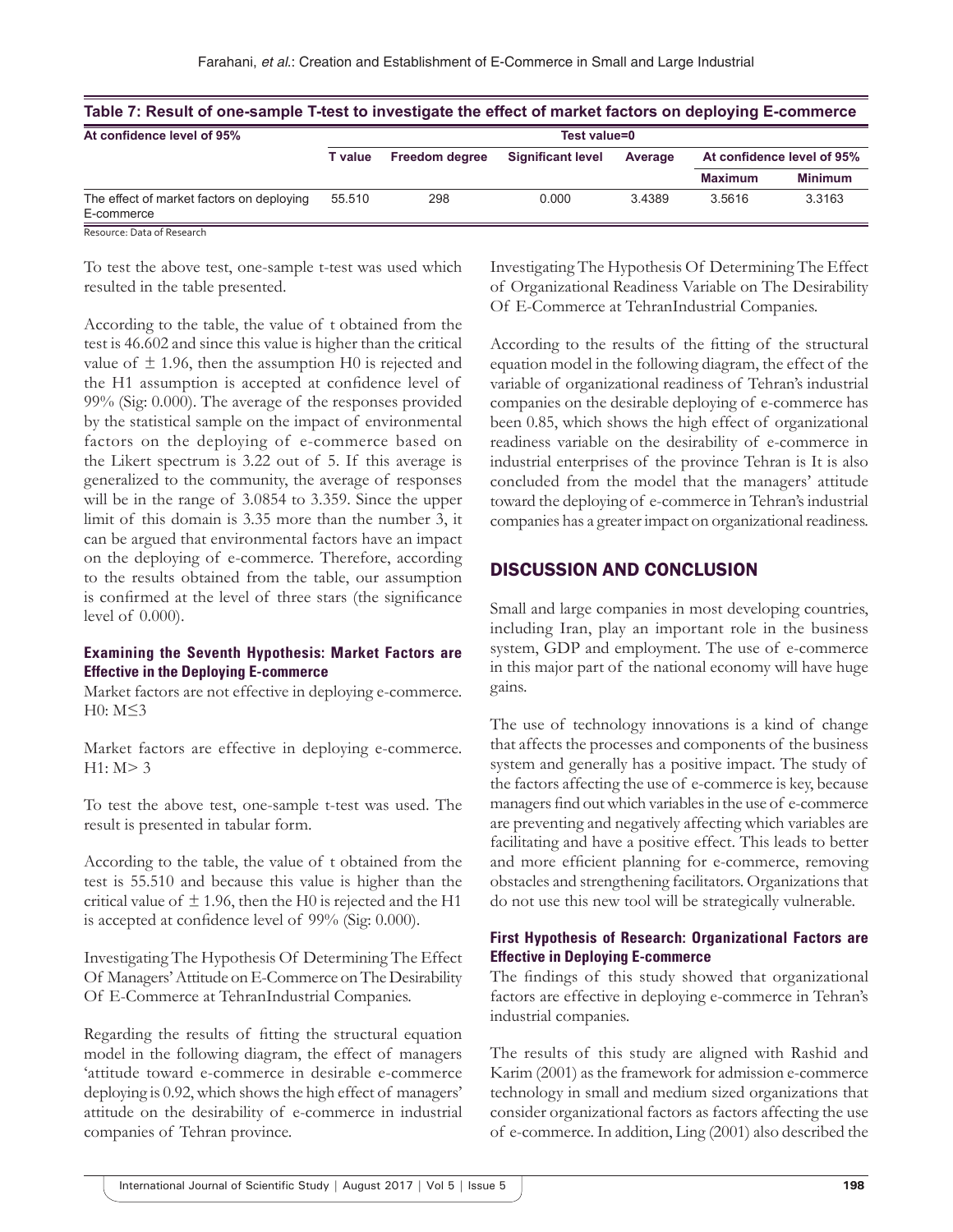factors influencing the adoption of e-commerce in small and medium organizations as an organizational factor in the majority of organizational readiness variables, and has been effective in making decisions on the use of e-commerce in organizations. Aceran and Kawai (2000) Zhu and others (2002) Wang and Tayy (2002) Robbins and Coleter (2005) Grundon et al. (2003) (Sydney Kalli and Komb et al. (2005) San Morgan (2001) Thatcher et al. (2006) Chong (2005) Kee Yong Song (2006) Khaled Sulayman and Brin Johns (2004) Philines Johansson and Wagner) And on domestic research, also with the results of Haj Karimi and Azizi's research (2008), entitled "Designing a Pattern of Factors Affecting the Use of E-Commerce in Small Iranian Companies" by examining the use of e-commerce in small companies in 7 specific industries to model Based on three organizational factors, the characteristics of e-commerce and market factors were achieved. Also, Amir Ghahremani et al (2007) Hoorali and Montazeri (2009) Fathiyan and Ebrahimi (2008) Arabi and Saeedi (2009) Elahi and Hassanzadeh (2009).

# **Second Hypothesis of Research: Management Factors are Effective in Deploying E-commerce**

The findings of this study showed that management factors are effective in deploying e-commerce in Tehran's industrial companies.

The results of this study are aligned with the results of foreign research, including Hyung (2003), described the barriers to e-commerce to identify barriers to deploying e-commerce, most worrying about the inadequacy of senior management support and the lack of interest of managers. The implementation of e-commerce has been mentioned, as well as the research by Khaled Sulayman and Brinh Johns (2004) to identify the key factors influencing the decision making of deploying web-based information systems in organizations, which examined nine factors that significantly affect decision-making deploying Webbased information systems among organizations Is. In this regard, top management support based on this research is a key determinant of success and has shown a significant relationship between the level of senior management support and the admission of deploying web-based information systems, and also with the results of Holly's research (2002), Kott and Chan (2001) Rashid and Karim (2001) Aceran and Kavai 2000, Ling (2001) Zoe and others (2002) Robbins and Coulter (2005) Grundong et al. 2003, San Morgan (2001) Chong (2005) Ki Yong Sung (2006) Philines Johansson and Wagner (2003). Concerning internal research with the results of the researches of Haj Karimi and Azizi 1387, Amir Ghahremani et al (2008) Hoorali and Montazeri (2009) Fathiyan and Ebrahimi (2008) Arabi and Sa'idi (2009) and Allah and Hasanzadeh (2009) An investigation into the framework for finding e-commerce

admission in Iranian companies has proven that corporate governance and leadership are the appropriate benchmark for admission e-commerce.

# **Third Hypothesis of Research: Technological Factors are Effective in Deploying E-commerce**

The findings of the research showed that technological factors in the deploying of e-commerce in Tehran's industrial enterprises is effective. The results of this study are aligned with the results of foreign research, including Javeli and Ramsay 2001, which have studied the factors influencing e-commerce e-commerce in their research titled "E-commerce Strategic Issues," and listed e-commerce as one of the broader uses of the Internet., And its growth has been attributed to the development of infrastructures such as related information technology and communications, Keynerk et al. (2005), Eid, Truman and Ahmed (2002), Maris Jess Martinson (2001) Industries (2010) Thatcher et al. (2006) Hyung (2003) Holly (2002) Kutta and Chas (2001) Rashid and Karim (2001) Ling (2001) Xu et al. (2002) Wang and Tsi 2002, Robbins and Coleter (2005) Ling (2001) Grundoun et al. (2003 San Morgan, 2001 Chong (2005), Kee Yong Song (2006) Khalid Sulayman and Brin Johns (2004) Philines Johansson and Wagner 2003 have achieved similar results. Concerning internal research with the results of Fathian and Ebrahimi (2008) research, the study of the effects of using e-commerce in small and medium-sized enterprises of the country, impeded the use of e-commerce in companies, security risks and the lack of computer skills and lack of Baba Goli and others, 2009, Fereydouni (2007), Esfidani and Kermani (2004), Haj Karimi and Azizi, 2008, Amir Ghahremani et al. (2007) Hoorali and Montazeri (2009) Arabi and Saeedi 2009, Elahi and Hassan Zadeh (2009).

# **Fourth Hypothesis of Research: CostFactors are Effective in Deploying E-commerce**

The findings of this study showed that cost factors in the deploying of e-commerce in Tehran's industrial enterprises are effective. These results are aligned with results of Elishstrom and Nilsson 2001, San Morogsan (2010) Aceran and Kavai (2000) Maris Jess Martinson (2001) Industries (2010) Thatcher et al. (2006) Hyung (2003) Holly (2002), Kotta and Chun, (2001) Rashid and Karim (2001) Ling (2001) Zoe et al. (2002) Robbins & Coulter 2005, Ling (2001) Grundon et al. (2003) San Migozan (2001), Chong (2005), Ki Yong Song (2006), Philines Johansson and Wagner (2003), and internal research with the results of Baba Goli et al. (2009) Fereidouni (2007) Haj Karimi and Azizi (2008) Ghahremani et al. (2007) Hoorali and Montazeri (2009) Fathiyan and Ebrahimi 2008, Arabi and Saeedi 2009, and Elahi and Hasanzadeh (2009), which in the dimension of organizational factors considered financial resources as a suitable measure for evaluating the admission of e-commerce.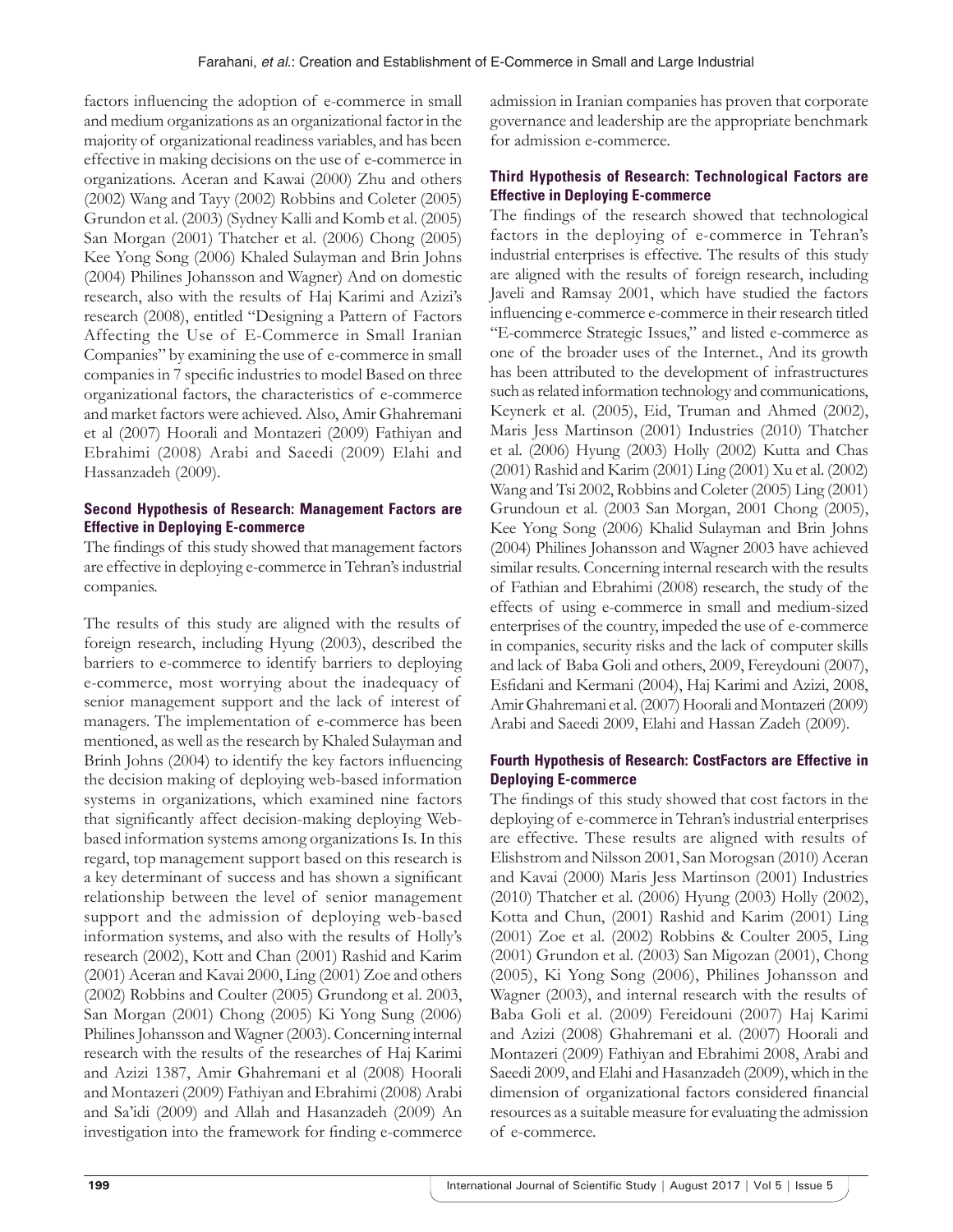## **Fifth Hypothesis of Research: Research Findings Showed that Cultural Factors are Effective in Deploying E-commerce in Tehran's Industrial Companies**

Results of this study are aligned with the results by Al-Jafari, Ponz and Collins (2007), Maris, JM Martinson (2001) Tacro et al. (2006) Hyung (2003) Kotta and others like 2001, Aceran and Kawai 2000, Ling (2001) Zhu and others (2002) Robbins and Coulter Ling 2001, Grundon et al. (2003) San Morgan (2001) Chong (2005) Kee Yong Song (2006) Khaled Sulayman and Brin Johns (2004) Philines Johansson and Wagner (2003) Concerning internal research with the results of Movahedi and Visi (2007) research, the barriers and cultural problems of deploying e-commerce in Iran that distinguish between cultures, the tendency to face-toface deals, language problems, the diversity of markets, differences in customs and customs One of the barriers to the deploying of e-commerce is the research of Ghoulam Nabi and Feiz Chak, Haj Karimi and Azizi (2008) Amir Ghahramani et al (2008) Hoorali and Montazeri (2009) Fathiyan and Ebrahimi (2008) Arabi and Sa'idi (2009) Elahi and Hassanzadeh (2009).

## **Sixth Hypothesis of Research: The Findings of this Study Showed that Environmental Factors are Effective in Deploying E-commerce in Tehran's Industrial Companies**

The results of this study, with the results are aligned with foreign research, include Javeli and Ramsay (2001), which focus on infrastructures such as social, cultural, commercial, legal, and government as factors affecting e-commerce growth, and Hyung (2003) Holly (2002) San Morgenson (2010) Toucher et al. (2006) Keinerck et al. (2005) Maris Jess Martinson (2001) Industries 2010, Thatcher et al. (2006) Kutta and Chan (2001) Rashid and Karim (2001) Ling 2001, Zhu and others (2002) Robbins & Coulter (2005) Ling (2001) Grundon et al. 2003, Chong (2005) Kay Yong Song (2006) Khaled Sulayman and Brin Johns (2004) by Philines Johansson and Wagner (2003) and on domestic research with the findings of Gholam Nabi Feyz Chak, 2003, entitled Legal and Legal Status of E-Commerce in the World and Iran. Having comprehensive rules and regulations is one of the main requirements of e-commerce implementation in Iran, and Fathihan and Ebrahimi (2008), in the presence of political problems or restrictions, lack of suitable legal environment for e-commerce development and lack of government support from SME companies He also mentioned Fereidouni 2007, Haj Karimi and Azizi (2008) Amir Ghahremani et al. (2007) Hoor Lee and Montazeri (2009) Arabs and Saeedi (2009) Elahi and Hassanzadeh (2009).

#### **Seventh Hypothesis of Research: Market Factors are Effective in Deploying E-commerce**

The findings of the research showed that market factors are effective in deploying e-commerce in Tehran's industrial companies.

The results of this study, with the results of foreign research including Ling (2001), in his study of competitive dynamics as a positive factor affecting companies' eagerness to use e-commerce as well as customer dynamics that influences decision making on e-commerce. Also, the research by Khaled Sulayman and Brin Johns (2004) by Marie G. Martinson, 2001, Holly (2002), Kutty and Rose (2001), Rashid and Karim (2001), Aceran and Kawai (2000), Ling (2001), Zow et al. (2002) Robbins and Coltter 2005) Ling (2001) Grundon et al. (2003) San Morgan (2001) Cheung (2005) Kee-Jung Sung 2006, Philines Johansson and Wagner (2003) Regarding internal research, the results of Haj Karimi and Azizi's researches (2008) that designed the design of the factors affecting the use of e-commerce in small Iranian companies and based on three organizational factors, the characteristics of e-commerce and market agents have achieved As well as Amir Ghahramani et al (2008) Hoorali and Montazeri (2009) Fathiyan and Ebrahimi (2008) Arabi and Saeedi (2009) Elahi and Hassanzadeh (2009) are aligned.

## **Eighth Hypothesis of Research: Determining the Effect of Managers 'Attitude on E-commerce in its Desirable Deploying in Tehran's Industrial Companies**

According to the results of structural equation modeling, the effect of managers' attitude on e-commerce in desirable e-commerce deploying is 0.92. Which shows the high impact of managers' attitude on the desirable deploying of e-commerce in Tehran's industrial enterprises.

## **Ninth Hypothesis of Research: Determining the Effect of the Variable of Organizational Readiness of Tehran's Industrial Enterprises on the Desirability of E-commerce**

Regarding the results of fitting the structural equation model, the effect of variable of organizational readiness of Tehran's industrial enterprises on the desirable deploying of e-commerce is 0.85, which shows the high impact of organizational readiness in the deploying of optimal e-commerce in industrial companies in Tehran province.

It is also concluded from the model that managers' attitudes have a greater impact on deploying of e-commerce in Tehran's industrial companies.

# REFERENCES

- 1. Baba Goli, Iman, Khanlarzadeh, Fatemeh (2010), Obstacles to the growth of e-commerce in Iran, The first national conference and the 4<sup>th</sup> Khavaran Higher Education Institute conference: New Technologies in Engineering Sciences.
- 2. Baba Goli et al. (2009), Challenges and Solutions for E-Commerce Development in Iran, 6<sup>th</sup> International Conference on Information and Communication Technology Management.
- 3. Ghorbani, Majid, Khaledi, Mohammad; Shokat Fadaei, Mohsen (2009), Examining the Barriers to Using E-Commerce in Industries Affiliated to Mazandaran Province,